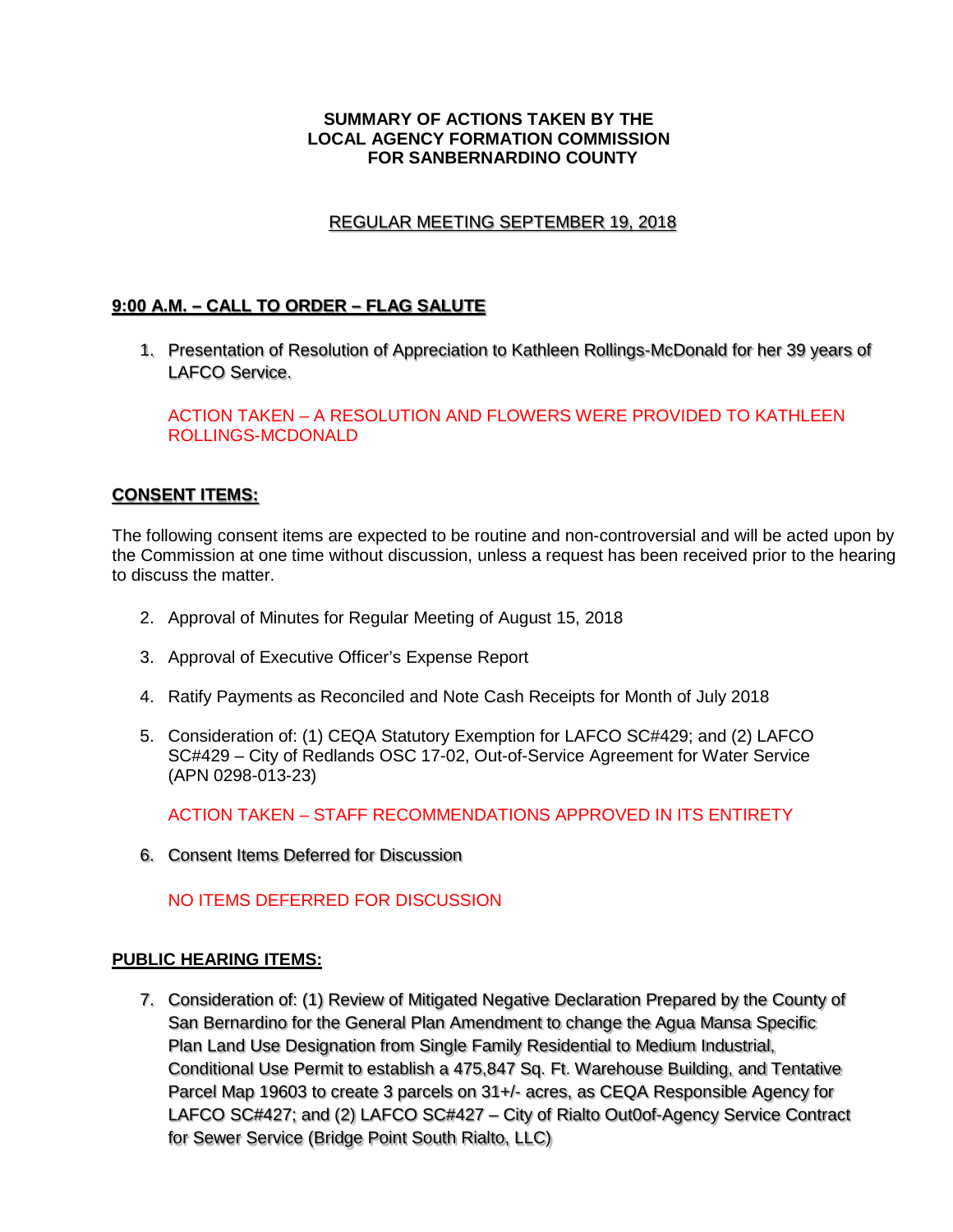8. Consideration of: (1) Review of Mitigated Negative Declaration Prepared by the County of San Bernardino for the Planned Development (Preliminary and Final Development Plan) to Establish 30 Single Family Residences with a Recreation Area and Tentative Tract Map 20030 to Create 30 Residential Lots and Six Lettered Lots on 5.48+/- acres, as CEQA Responsible Agency for LAFCO SC#430, and (2) LAFCO SC#430 – City of Redlands OSC 18-27, Out-of-Agency Service Agreement for Water and Sewer Services (Tentative Tract 20030)

ACTION TAKEN – STAFF RECOMMENDATION APPROVED IN ITS ENTIRETY

## **DISCUSSION ITEMS:**

9. LAFCO SC#431 – Request for Exemption from Provisions of Government Code Section 56133 for Agreement between City of Upland and Cucamonga Valley Water District for Wastewater Collection Services

ACTION TAKEN – STAFF RECOMMENDATION APPROVED IN ITS ENTIRETY

10. Appointment of Voting Delegated for CALAFCO Business Meeting at October CALAFCO Annual **Conference** 

ACTION TAKEN – WITH THE POSSIBILITY THAT VICE-CHAIR CURATALO WILL NOT BE ABLE TO ATTEND THE CALAFCO CONFERENCE, THE COMMISSION VOTED TO NOMINATE COMMISSIONER JIM BAGLEY AS THE PRIMARY VOTING DELEGATE AND EXECUTIVE OFFICER SAMUEL MARTINEZ AS THE ALTERNATE VOTING DELEGATE

### **INFORMATION ITEMS:**

11. Legislative Update Report

ORAL REPORT PROVIDED

- 12. Executive Officers Oral Report
	- a. New Proposals Received
	- b. Update on Proposals Filed with LAFCO

UPDATE ON PROPOSALS AND SERVICE CONTRACTS PROVIDED

13. Commissioner Comments

COMMISSIONER FARRELL COMMENTS ON THE REGIONAL MEETING FOR THE COUNTYWIDE PLAN THAT HE ATTENDED LAST NIGHT AND STATES IT WAS VERY INFORMATIVE.

COMMISSIONER BAGLEY ALSO COMMENTS ON THE COUNTYWIDE PLAN MEETING HE ATTENDED IN JOSHUA TREE AND HE STATES THAT HE WAS PROUD TO SEE THE LAFCO LABEL FEATURED IN THE PRESENTATION